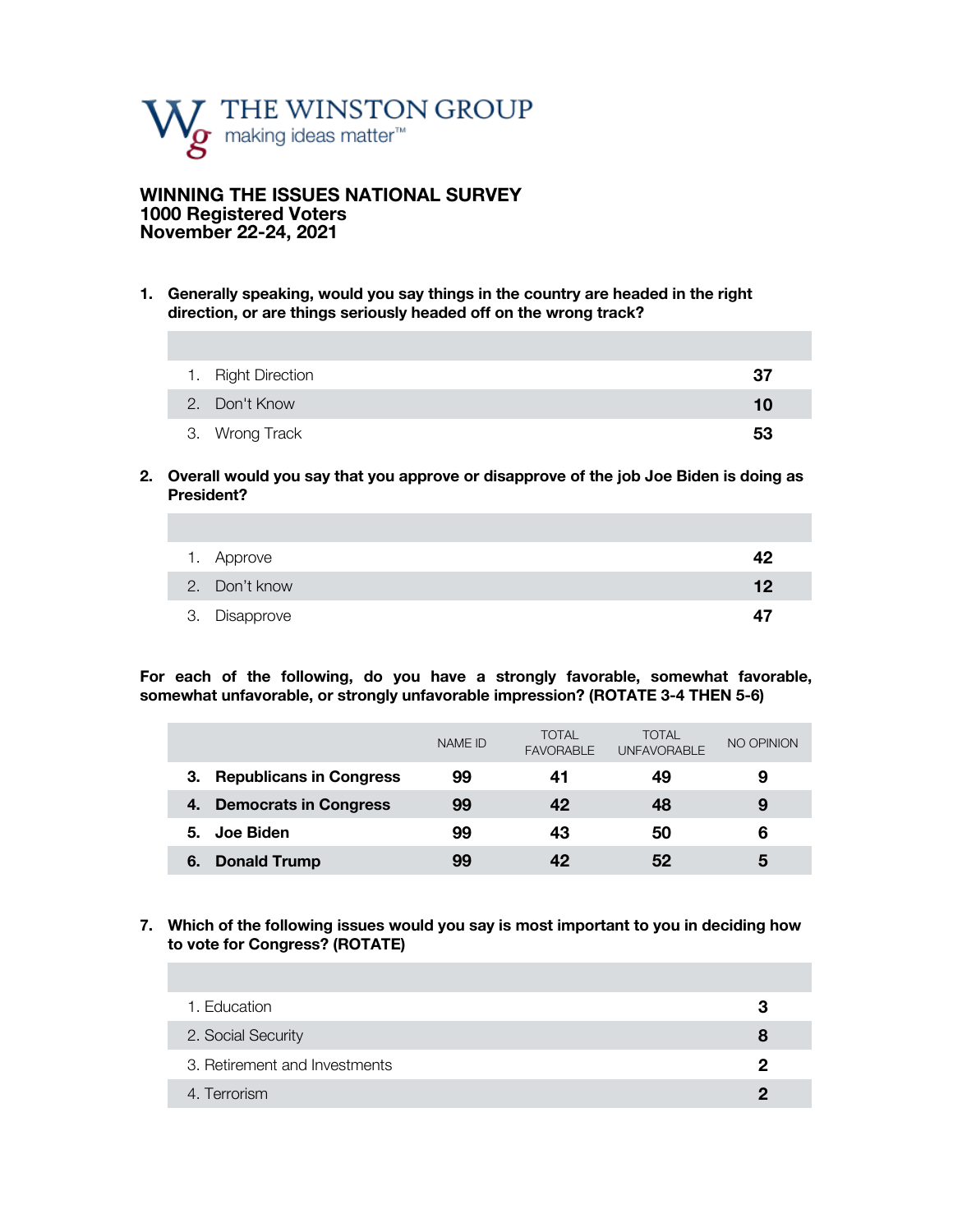| 5. Health care                       | 10 |
|--------------------------------------|----|
| 6. The Economy                       | 24 |
| 7. Jobs                              | 3  |
| 8. Taxes                             | 4  |
| 9. Crime and Safety                  | 6  |
| 10. Environment/Climate Change       | 8  |
| 11. National Defense/Foreign Affairs | 3  |
| 12. National Deficit/Spending        | 4  |
| 13. Energy                           | 1  |
| 14. Gas prices                       | 4  |
| 15. Immigration                      | 10 |
| 16. Other                            | 3  |
| 17. Prescription Drugs               | 1  |
| 18. Don't know                       | 4  |

**Which party do you have more confidence in to handle each of the following issues - (ROTATE) the Republican Party or the Democratic Party? (ROTATE 8-18)**

|                           | <b>REPUBLICAN</b><br><b>PARTY</b> | <b>DEMOCRATIC</b><br><b>PARTY</b> | <b>DON'T KNOW</b> |
|---------------------------|-----------------------------------|-----------------------------------|-------------------|
| 8.<br>The Economy         | 46                                | 39                                | 15                |
| <b>Jobs</b><br>9.         | 44                                | 41                                | 15                |
| 10. Taxes                 | 46                                | 39                                | 16                |
| 11. Health care           | 36                                | 48                                | 16                |
| 12. Crime and safety      | 46                                | 37                                | 17                |
| 13. The supply chain      | 43                                | 36                                | 21                |
| 14. Education             | 37                                | 45                                | 18                |
| 15. Energy                | 42                                | 41                                | 17                |
| 16. Gas Prices            | 47                                | 35                                | 18                |
| 17. Inflation             | 46                                | 34                                | 19                |
| 18. Fiscal Responsibility | 45                                | 35                                | 20                |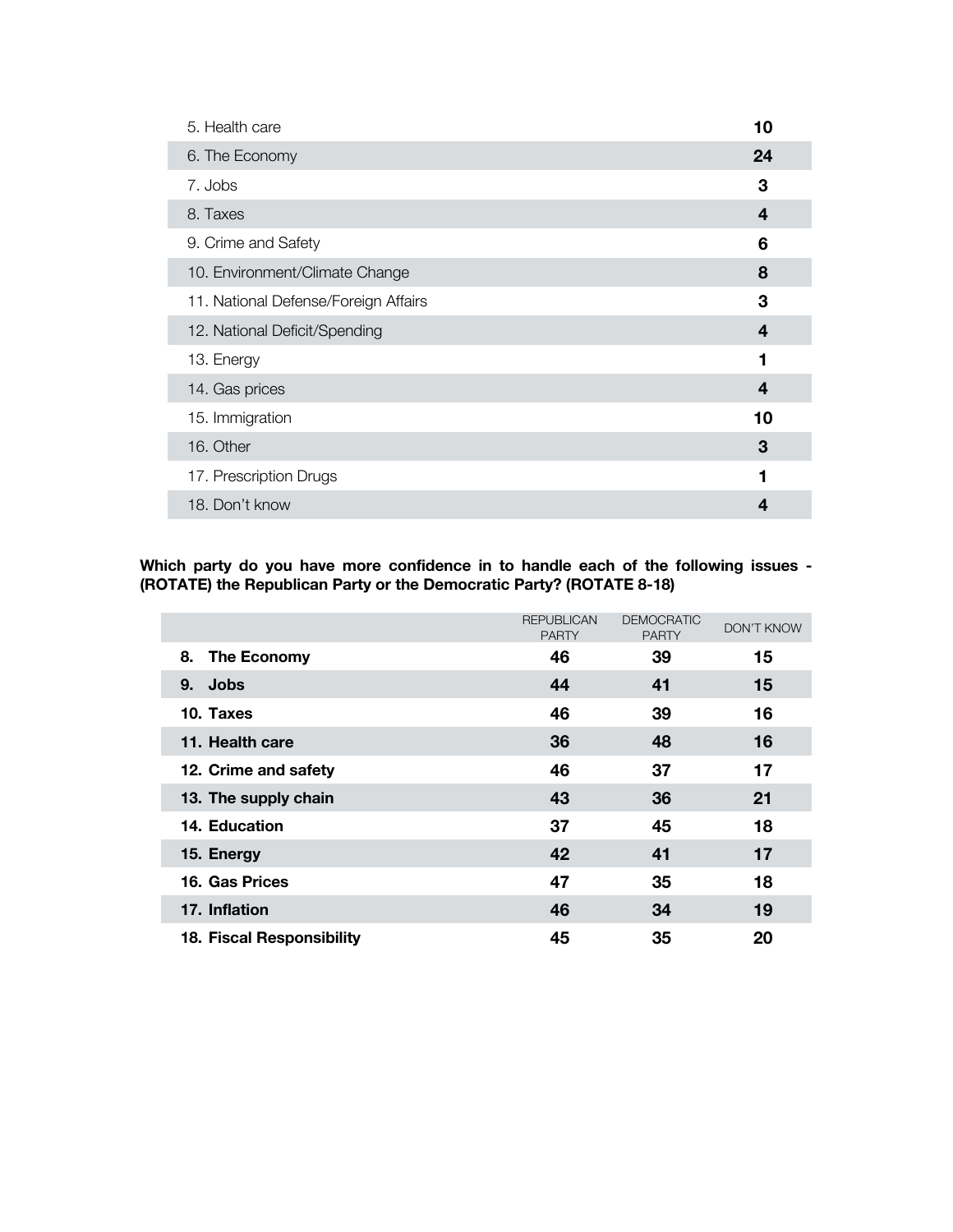**19. If the elections were held today for US Congress in your state, would you be more likely to vote for (ROTATE) the Republican candidate or the Democrat candidate?** 

| Republican<br>1.        | 41             |
|-------------------------|----------------|
| 2. Lean Republican      | $\overline{2}$ |
| 3. Undecided            | 12             |
| 4. Lean Democrat        | 3              |
| 5. Democrat             | 42             |
| <b>TOTAL REPUBLICAN</b> | 43             |
| TOTAL DEMOCRAT          | 45             |

#### **IDEOLOGICAL SCALES**

**On a scale of 1-9 with 1 being very liberal, 5 being moderate, and 9 being very conservative how would you rate… (ASK 20, then 21-22, then 23)**

|                                         | <b>MFAN</b> |
|-----------------------------------------|-------------|
| 20. Your political ideology             | 5.54        |
| 21. Ideology of Republicans in Congress | 6.46        |
| 22. Ideology of Democrats in Congress   | 3.80        |
| 23. Ideology of Joe Biden               | 3.95        |

#### **ECONOMY**

**24. Generally speaking, would you say the economy is headed in the right direction, or are things seriously headed off on the wrong track?** 

| 1. Right Direction | 36 |
|--------------------|----|
| 2. Don't Know      | 14 |
| 3. Wrong Track     | 50 |

### **25. Overall would you say that you approve or disapprove of the job Joe Biden is doing in handling the economy?**

| 1. Approve    | 41 |
|---------------|----|
| 2. Disapprove | 49 |
| 3. Don't know |    |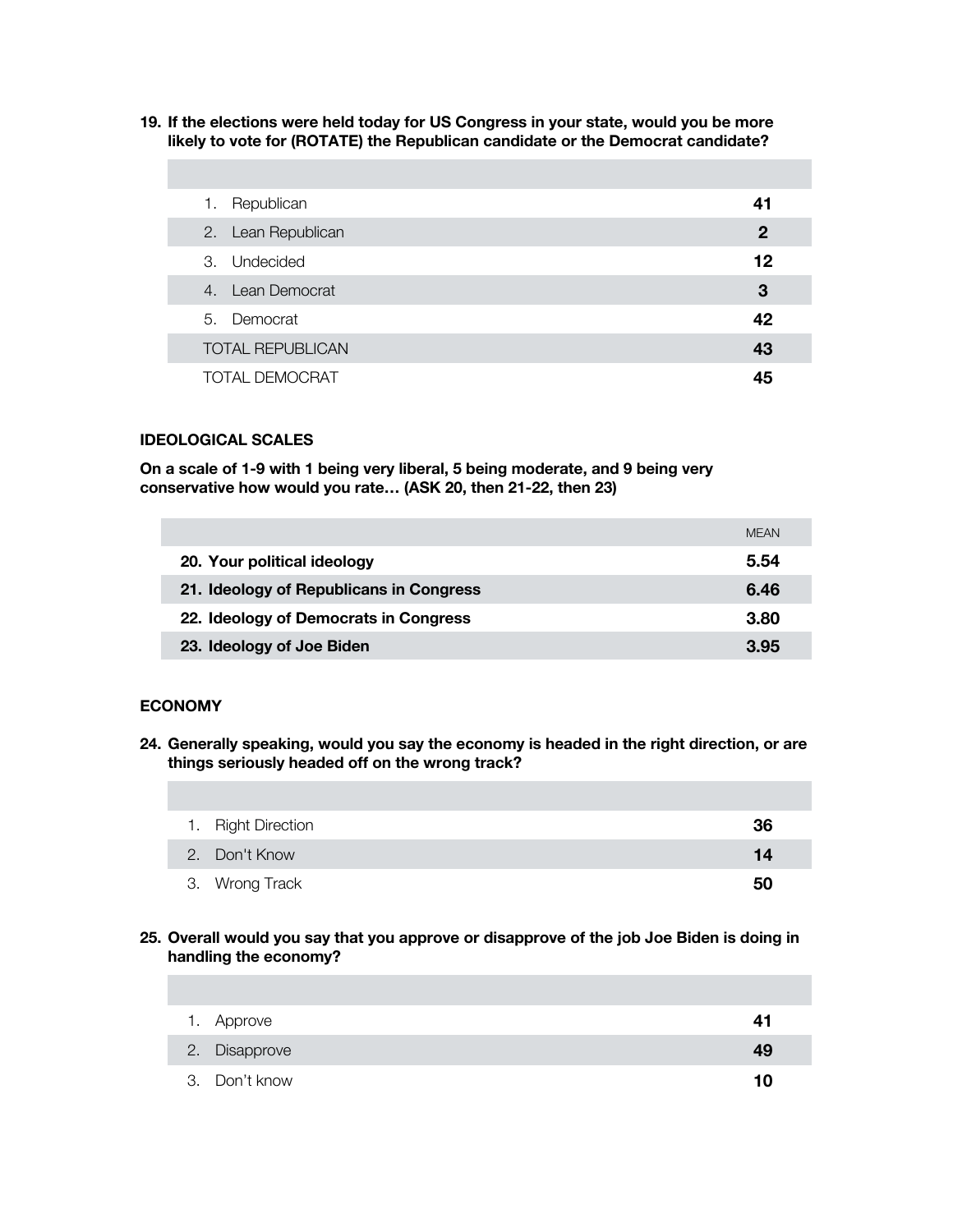**26. Overall would you say that you approve or disapprove of the job Joe Biden is doing in handling inflation?**

| 1. Approve    | 36 |
|---------------|----|
| 2. Disapprove | 52 |
| 3. Don't know | 12 |

### **27. Do you think President Biden's economic policies are correct or incorrect?**

| 1. Correct    | 39 |
|---------------|----|
| 2. Incorrect  | 46 |
| 3. Don't know | 15 |

#### **BBB BILL**

**28. The \$1.2 trillion bipartisan infrastructure bill was recently signed into law. Do you favor or oppose this bill?** 

| 1. Favor      | 44 |
|---------------|----|
| 2. Oppose     | 38 |
| 3. Don't know | 18 |

**29. President Biden and Democrats in Congress are proposing the Build Back Better plan that will cost around \$1.7 trillion. Do you favor or oppose this plan?** 

| 1. Favor      | 42 |
|---------------|----|
| 2. Oppose     | 41 |
| 3. Don't know | 17 |

**30. Some Democrats have described the Build Back Better bill as new legislation to provide paid family and medical leave, establish a universal Pre-K program, expand Medicare coverage for seniors to include dental, vision, and hearing coverage, lower health care costs by allowing Medicare to negotiate lower drug prices, provide tax breaks for clean energy, and expand the Child Tax Credit for most families with children.**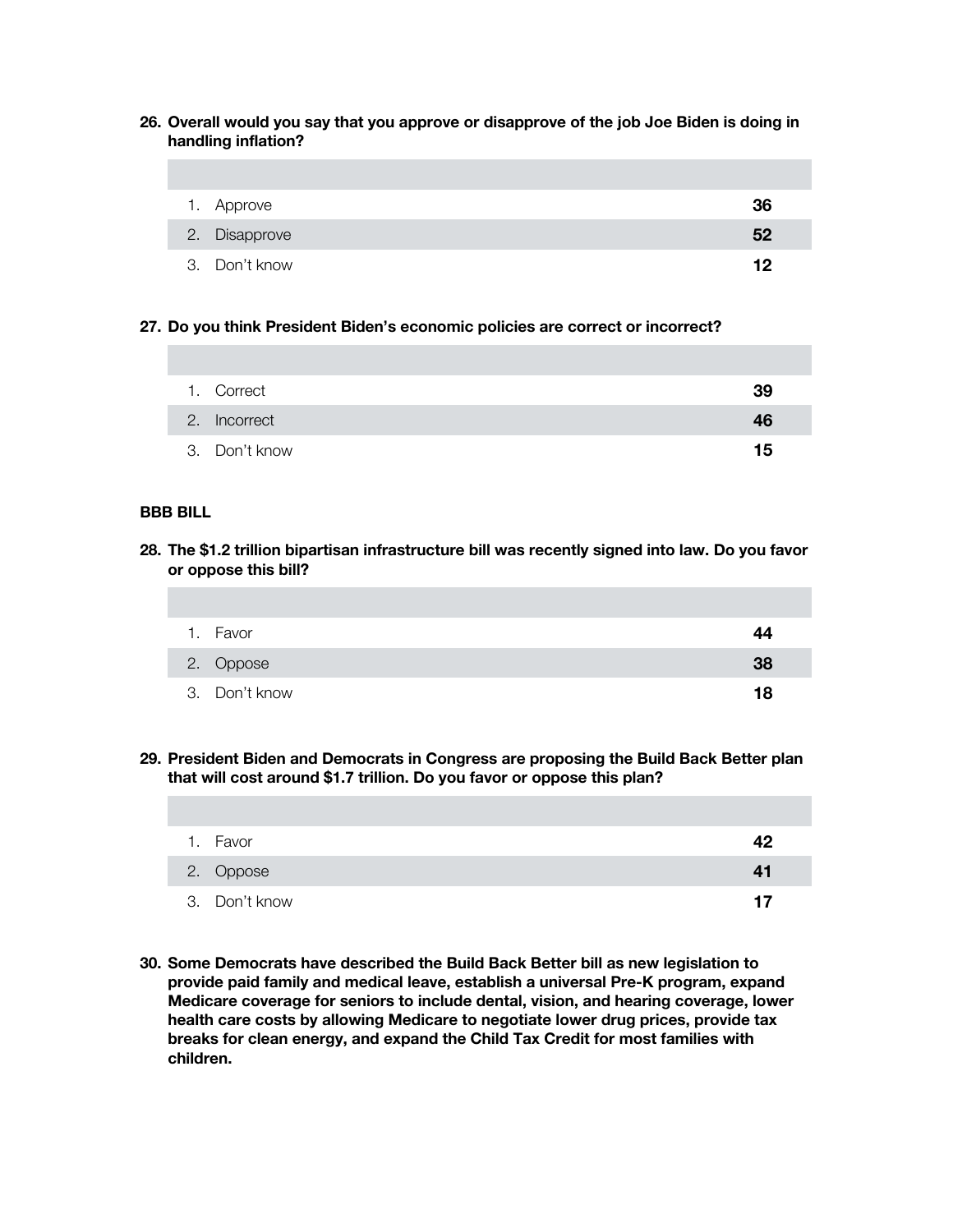**Do you think this is an accurate or inaccurate description of all of the provisions of the bill?** 

| 1. Accurate   | 47 |
|---------------|----|
| 2. Inaccurate | 31 |
| 3. Don't know | 23 |

**Do you believe or not believe the following statements: (ROTATE 31-34)**

**31. The Build Back Better plan will strengthen the middle class by bringing down costs on everyday essentials.**

| 1. | Believe           | 34 |
|----|-------------------|----|
|    | 2. Do not believe | 46 |
|    | 3. Don't know     | 19 |

**32. The Build Back Better plan will enact tax cuts for the middle class by asking the wealthiest to pay their fair share.**

| 1. Believe        | 39 |
|-------------------|----|
| 2. Do not believe | 42 |
| 3. Don't know     | 19 |

### **33. The Build Back Better plan will help relieve supply chain problems.**

| Believe<br>1.     | 30 |
|-------------------|----|
| 2. Do not believe | 46 |
| 3. Don't know     | 24 |

### **34. Under the Build Back Better plan, 68% of households earning over \$1 million will receive a tax cut of \$500 or more.**

| $\mathbf{1}$ . | Believe           | 27 |
|----------------|-------------------|----|
|                | 2. Do not believe | 44 |
|                | 3. Don't know     | 29 |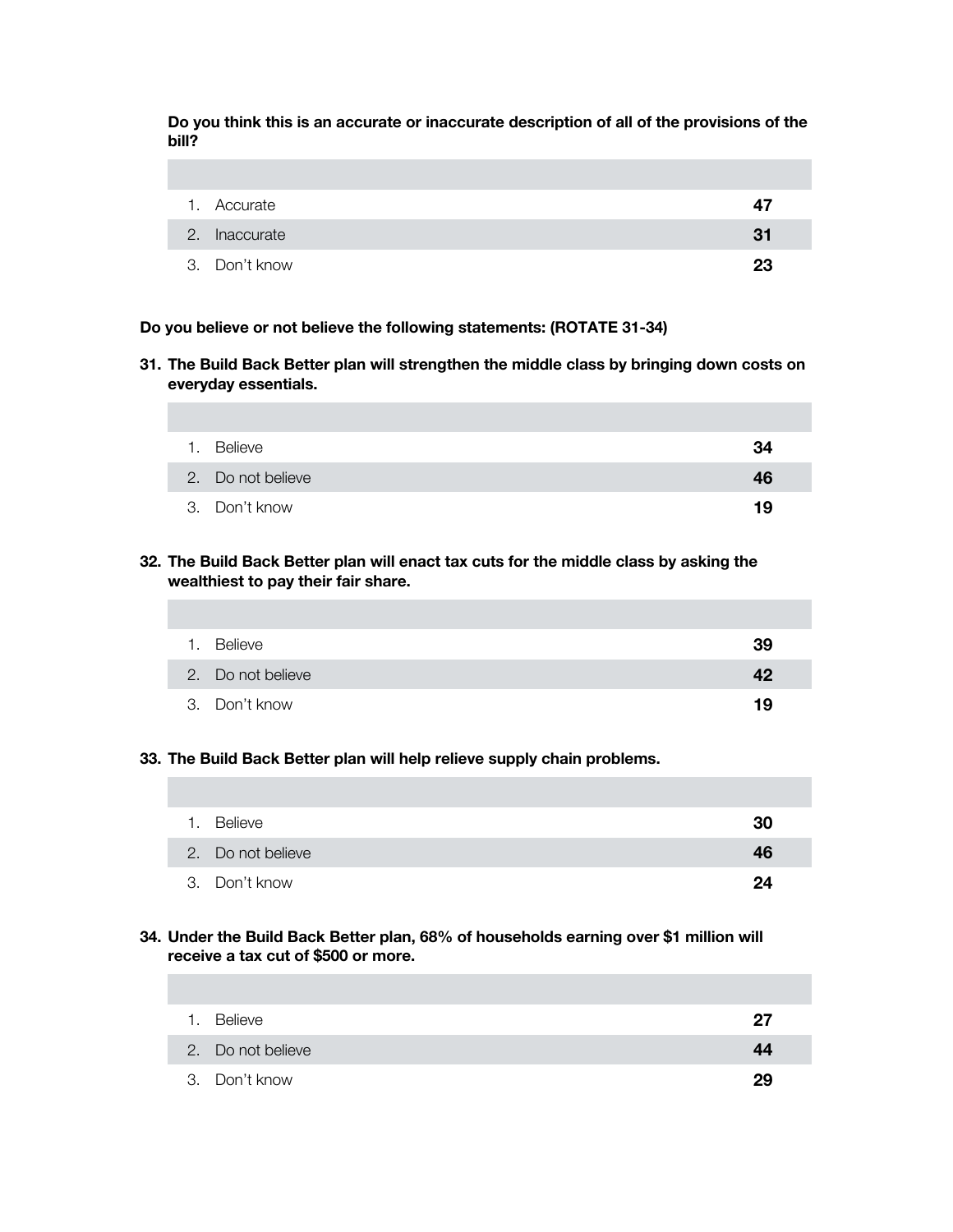**35. Some have said that raising the state and local deduction cap at \$80,000 would mean that 68% of households earning \$1 million or more will receive a tax cut of \$500 or more. Would you favor or oppose raising the state and local deduction cap at \$80,000?**

| 1. Favor      | 32 |
|---------------|----|
| 2. Oppose     | 38 |
| 3. Don't know | 29 |

### **CONTRASTS**

### **36. Who do you agree with more? (ROTATE)**

| 1. | Democrats who say that the Build Back Better plan represents a once-<br>in-a-century opportunity to deliver more jobs, cut taxes and lower health<br>care costs, and does so in a way that is fiscally sound, including by<br>making the wealthiest and big corporations pay their fair share. We need<br>to pass this reconciliation bill.     |  |
|----|-------------------------------------------------------------------------------------------------------------------------------------------------------------------------------------------------------------------------------------------------------------------------------------------------------------------------------------------------|--|
| 2. | Republicans who say that President Biden's \$1.7 trillion plan doesn't<br>address serious needs dealing with inflation, rising cost of living, and the<br>supply chain. The first priority for the country should be dealing with<br>inflation, such as gas prices and grocery costs, and scarcity of goods<br>caused by supply chain problems. |  |
|    | Don't know                                                                                                                                                                                                                                                                                                                                      |  |

### **37. Who do you agree with more? (ROTATE)**

| 1. | Democrats who say that the Build Back Better plan will strengthen the<br>middle class by bringing down costs on everyday essentials. The plan will<br>enact tax cuts for the middle class by asking the wealthiest to pay their<br>fair share.                                                                                                  | 38 |
|----|-------------------------------------------------------------------------------------------------------------------------------------------------------------------------------------------------------------------------------------------------------------------------------------------------------------------------------------------------|----|
| 2. | Republicans who say that President Biden's \$1.7 trillion plan doesn't<br>address serious needs dealing with inflation, rising cost of living, and the<br>supply chain. The first priority for the country should be dealing with<br>inflation, such as gas prices and grocery costs, and scarcity of goods<br>caused by supply chain problems. |    |
|    | Don't know                                                                                                                                                                                                                                                                                                                                      |    |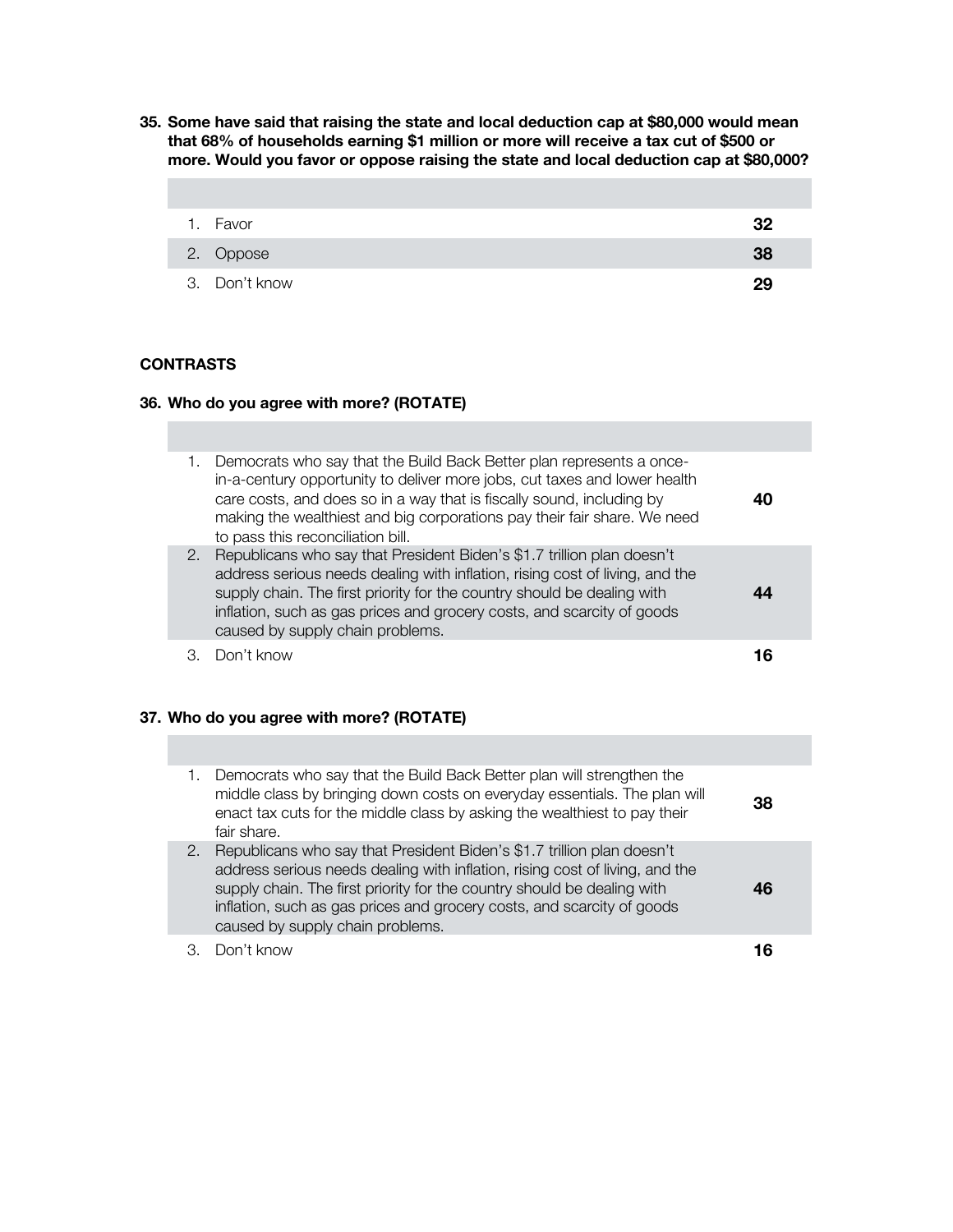# **38. Who do you agree with more? (ROTATE)**

| 1. | Democrats who say that the Build Back Better plan will strengthen the<br>middle class by bringing down costs on everyday essentials. The plan will<br>enact tax cuts for the middle class by asking the wealthiest to pay their<br>fair share.                                                                                                                                                                                             |     |
|----|--------------------------------------------------------------------------------------------------------------------------------------------------------------------------------------------------------------------------------------------------------------------------------------------------------------------------------------------------------------------------------------------------------------------------------------------|-----|
| 2. | Republicans who say that. President Biden's \$1.7 trillion is a reckless<br>taxing and spending bill that will hurt workers and middle-class families,<br>as it will result in fewer jobs, lower wages, and more inflation, pushing<br>costs higher and higher. We need to do everything we can to help<br>businesses get back on their feet so they can get Americans back to<br>work and keep the economy moving in the right direction. | 45  |
|    | Don't know                                                                                                                                                                                                                                                                                                                                                                                                                                 | ת ד |

### **GAS PRICES**

## **39. Which of the following is the reason prices are going up? (ROTATE 1-2)**

| 1. Corporations are increasing prices to expand profits                                                                                           | 23 |
|---------------------------------------------------------------------------------------------------------------------------------------------------|----|
| 2. Corporations are increasing prices because of increased costs due to the<br>supply chain problems, paying workers higher wages, and inflation. | 64 |
| 3. Don't know                                                                                                                                     | 13 |

## **40. Which of the following items is giving you the most difficulty? (ROTATE – CHOOSE TWO)**

| 1. | Cost of health care and insurance   | 27 |  |
|----|-------------------------------------|----|--|
|    | 2. Taxes                            | 25 |  |
| 3. | Gas prices                          | 53 |  |
|    | Food costs<br>$4_{\cdot}$           | 52 |  |
| 5. | Mortgage                            | 9  |  |
| 6. | Household utilities and goods       | 25 |  |
| 7. | Cost of education and student loans | 9  |  |
| 8. | None of these                       |    |  |
|    |                                     |    |  |

9. Don't Know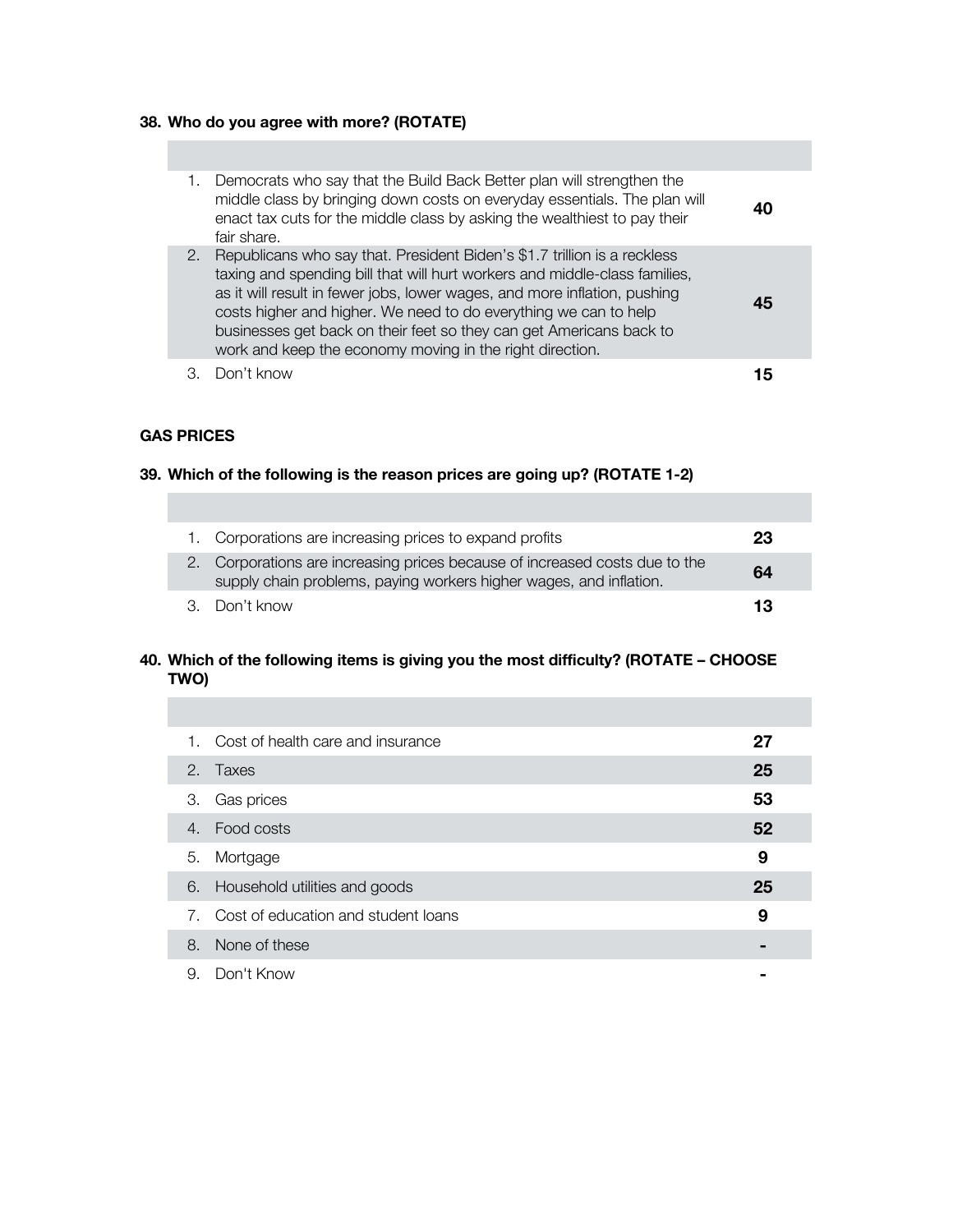### **41. Which is the biggest problem for the US economy? (ROTATE – CHOOSE TWO)**

| 1. | Not enough jobs, unemployment                                            | 12 |
|----|--------------------------------------------------------------------------|----|
|    | 2. Shortage of workers to fill jobs                                      | 29 |
| 3. | Businesses have not returned to normal since the<br>coronavirus outbreak | 21 |
| 4. | Inflation and rising costs of goods and services                         | 56 |
| 5. | Coronavirus restrictions and lockdowns                                   | 19 |
| 6. | Gas prices                                                               | 33 |
|    | Shortages of products and services                                       | 29 |
| 8. | Don't Know                                                               |    |

### **42. Do you think that recent increases in gas prices are the result of….? (ROTATE)**

| New environmental policies put into place by President Biden, such as<br>stopping the Keystone Pipeline and halting new oil and gas leasing on<br>federal lands | 51 |
|-----------------------------------------------------------------------------------------------------------------------------------------------------------------|----|
| Rising demand as people travel due to a stronger economy and stagnant<br>supply                                                                                 | 34 |
| Don't know                                                                                                                                                      | 15 |

### **43. Do you think that recent increases in gas prices are the result of….? (ROTATE)**

| New environmental policies put into place by President Biden, such as<br>stopping the Keystone Pipeline and halting new oil and gas leasing on<br>federal lands | 50 |
|-----------------------------------------------------------------------------------------------------------------------------------------------------------------|----|
| 2. Price gouging by oil and gas companies                                                                                                                       | 36 |
| 3. Don't know                                                                                                                                                   | 14 |

### **TAXES**

### **Do you believe or not believe the following statements: (ROTATE Q44-46)**

**44. Most lawmakers trying to raise taxes on businesses have never built a company or created a product.** 

| 1. Believe        | 50 |
|-------------------|----|
| 2. Do not believe | 23 |
| 3. Don't know     | 27 |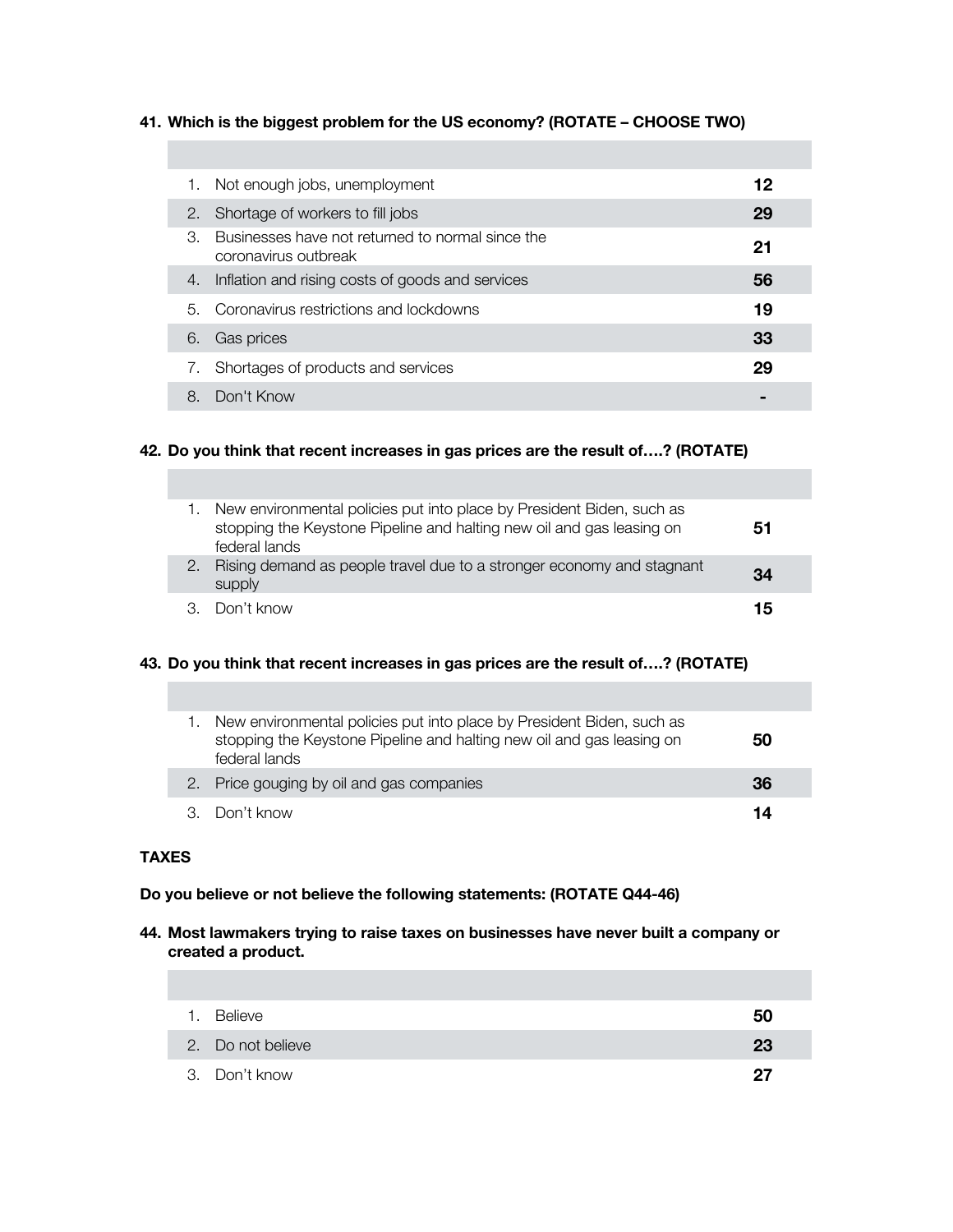**45. Government lawmakers have a right to take more of my money in taxes if it goes toward the country recovering from the coronavirus pandemic and making the investments we need.**

| $\mathbf{1}$ . | Believe           | 31 |
|----------------|-------------------|----|
|                | 2. Do not believe | 49 |
|                | 3. Don't know     | 20 |

**46. While there are many contributing factors to the current supply chain problems, from this list, who or what is most to blame? (ROTATE – CHOOSE TWO)**

| 1. | President Biden and Democrats in Congress  | 35 |  |
|----|--------------------------------------------|----|--|
| 2. | Republicans in Congress                    | 17 |  |
| 3  | Unions                                     | 7  |  |
| 4. | The coronavirus pandemic                   | 40 |  |
| 5. | Consumer demand                            | 18 |  |
| 6. | Shortages of available workers             | 30 |  |
| 7. | Government regulations and bureaucracy     | 22 |  |
| 8. | Government mandates of vaccines of workers | 19 |  |
| 9. | China                                      | 13 |  |
|    | 10. Don't Know                             |    |  |
|    |                                            |    |  |

**47. Which year has had more coronavirus deaths? 2020, or 2021? (ROTATE 1-2)**

| 1. 2020       | 50 |
|---------------|----|
| 2. 2021       | 33 |
| 3. Don't know | 17 |

#### **EDUCATION**

**Do you believe or not believe the following statements? (ROTATE 48-52)**

**48. Keeping the country's schools fully open will help keep the economy moving in the right direction.**

| 1. | Believe           | 58 |
|----|-------------------|----|
|    | 2. Do not believe | 22 |
|    | 3. Don't know     | 20 |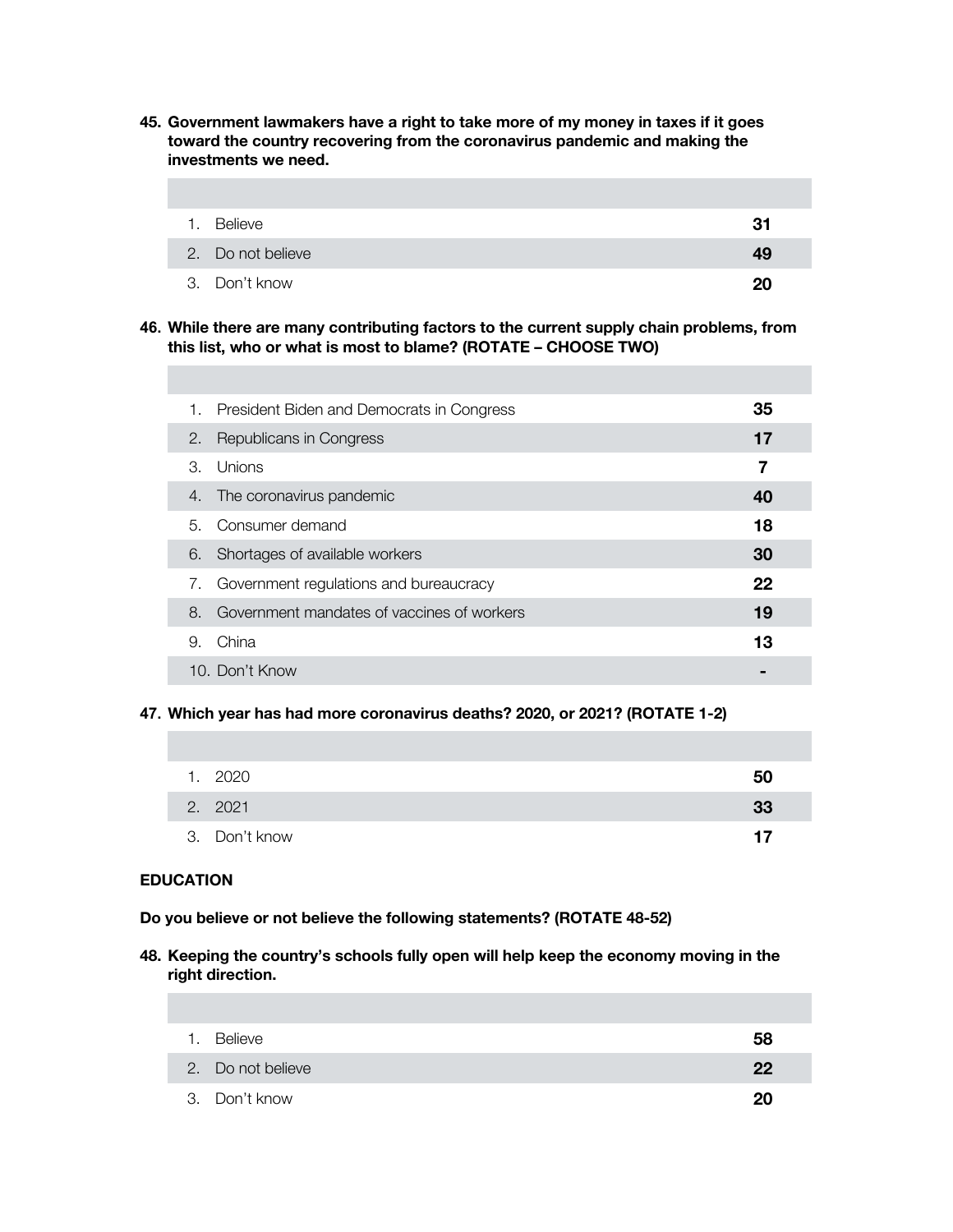**49. We need to pass the Build Back Better plan in order to have affordable childcare, universal preschool, expanded school meal programs, and increased Pell Grants to help low-income students access and complete college.**

| 1. Believe        | 40 |
|-------------------|----|
| 2. Do not believe | 41 |
| 3. Don't know     | 19 |

**50. We need to make sure parents' voices are heard when it comes to their children's education.**

| 1. Believe        | 72 |
|-------------------|----|
| 2. Do not believe | 14 |
| 3. Don't know     | 14 |

**51. Passing the Build Back Better plan will help improve the educational outcomes of America's students.**

| 1. | Believe           | 38 |
|----|-------------------|----|
|    | 2. Do not believe | 40 |
|    | 3. Don't know     | 23 |

### **52. With the right support, students can rise to any academic challenge they face.**

| 1. | Believe           | 68 |
|----|-------------------|----|
|    | 2. Do not believe | 17 |
|    | 3. Don't know     | 15 |

### **53. How confident are you in the ability of the US educational system to prepare students for the future? (ROTATE 1-4, 4-1)**

| 1. Very confident         | 15 |
|---------------------------|----|
| 2. Somewhat confident     | 37 |
| 3. Somewhat not confident | 22 |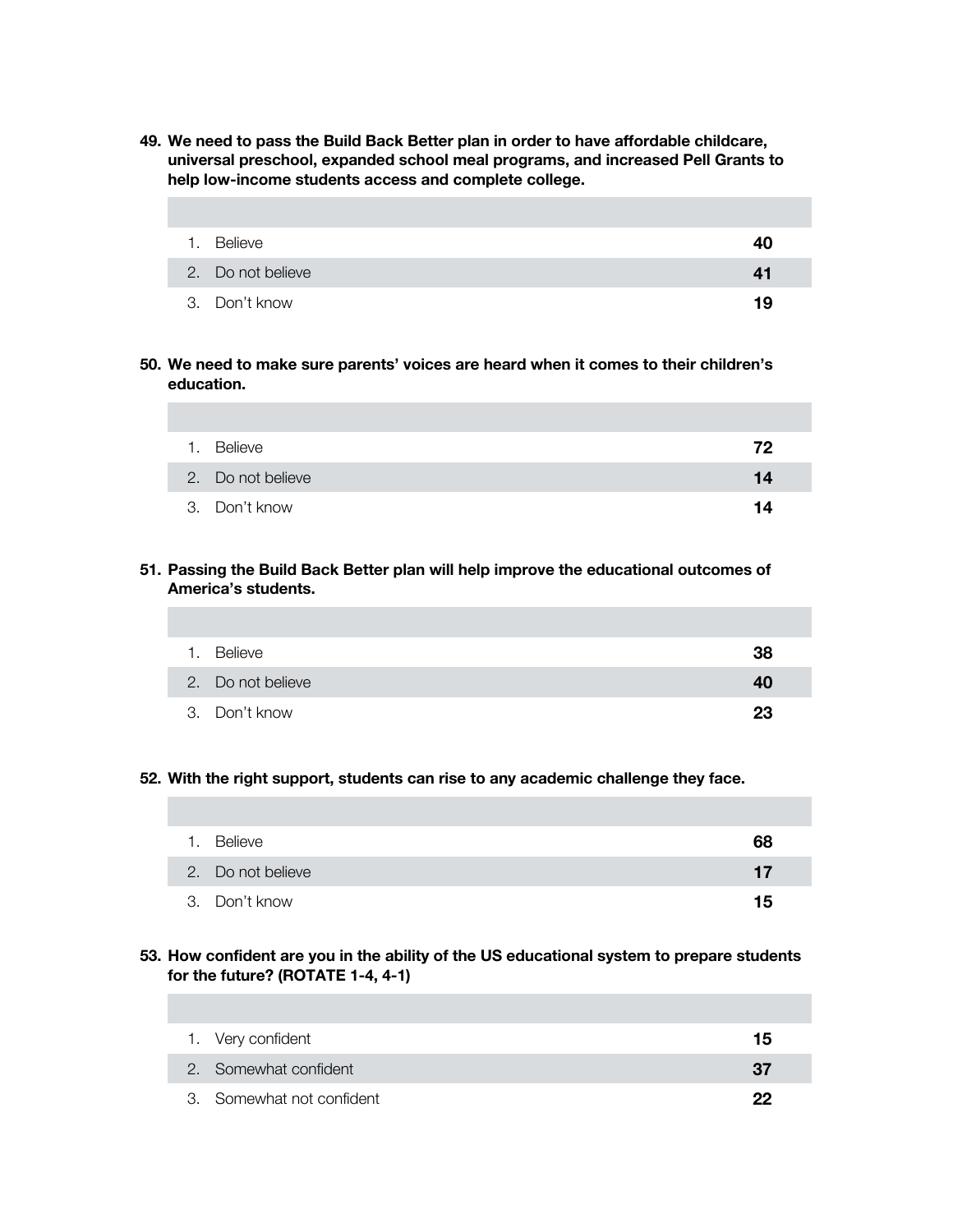| 4. Not at all confident | 20 |
|-------------------------|----|
| 5. Don't know           | 6  |
| TOTAL CONFIDENT         | 52 |
| TOTAL NOT CONFIDENT     | 49 |

**Please rank the following countries based on how highly you think their students achieve academically. Rank them 1-8, where 1 is best, by clicking on the countries in that order. Clicking a country twice will deselect it. (ROTATE COUNTRIES)**

|                        | <b>MEAN</b> |
|------------------------|-------------|
| 54. The United States  | 4.13        |
| 55. China              | 3.85        |
| 56. South Korea        | 4.72        |
| 57. India              | 5.60        |
| 58. The United Kingdom | 4.74        |
| 59. Germany            | 4.61        |
| 60. Japan              | 3.03        |
| 61. Israel             | 5.32        |

## **62. Who do you agree with more? (ROTATE)**

| 1. | Democrats who say that we need to pass the Build Back Better plan in<br>order to have affordable childcare, universal preschool, expanded school<br>meal programs, and increased Pell Grants to help low-income students<br>access and complete college.                                                                              |  |
|----|---------------------------------------------------------------------------------------------------------------------------------------------------------------------------------------------------------------------------------------------------------------------------------------------------------------------------------------|--|
| 2. | Republicans who say we need to do everything we can to keep the<br>economy moving in the right direction, including keeping the schools fully<br>open. We need to make sure parents' voices are heard and set high<br>achievement standards, because with the right support students can rise<br>to any academic challenge they face. |  |
|    | Don't know                                                                                                                                                                                                                                                                                                                            |  |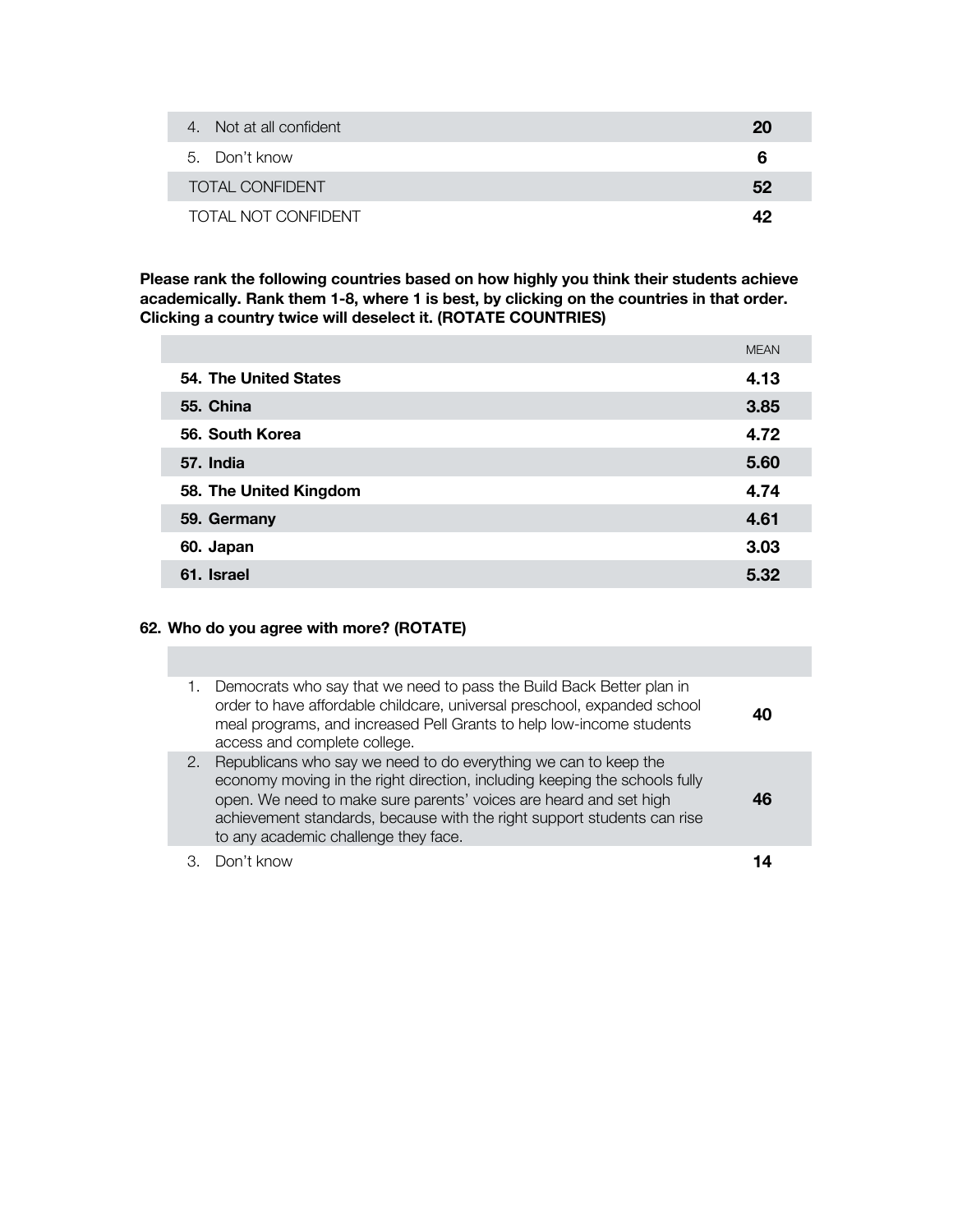### **Now just a few demographic questions for statistical purposes only—**

### **63. In what year were you born?**

| 1. 18-34 | 17 |
|----------|----|
| 2. 35-44 | 19 |
| 3. 45-54 | 20 |
| 4. 55-64 | 21 |
| $5.65+$  | 23 |

### **64. Generally speaking, do you consider yourself (ROTATE) a Republican, a Democrat, an Independent, or something else?**

| 1. Republican  | 35 |
|----------------|----|
| 2. Democrat    | 37 |
| 3. Independent | 23 |
| 4. Other       | 2  |
| 5. Don't Know  | 3  |

#### **65. If you had to classify yourself, would you say you are very liberal, somewhat liberal, moderate, somewhat conservative or very conservative in your political beliefs?**

|    | 1. Very Liberal          | 11 |
|----|--------------------------|----|
|    | 2. Somewhat Liberal      | 12 |
| 3. | Moderate                 | 38 |
|    | 4. Somewhat Conservative | 18 |
|    | 5. Very Conservative     | 18 |
| 6  | Don't Know               | 3  |

### **66. Are there children in your household under the age of 18 years old?**

| 1. Yes        | -32 |
|---------------|-----|
| 2. No         | 67  |
| 3. Don't Know |     |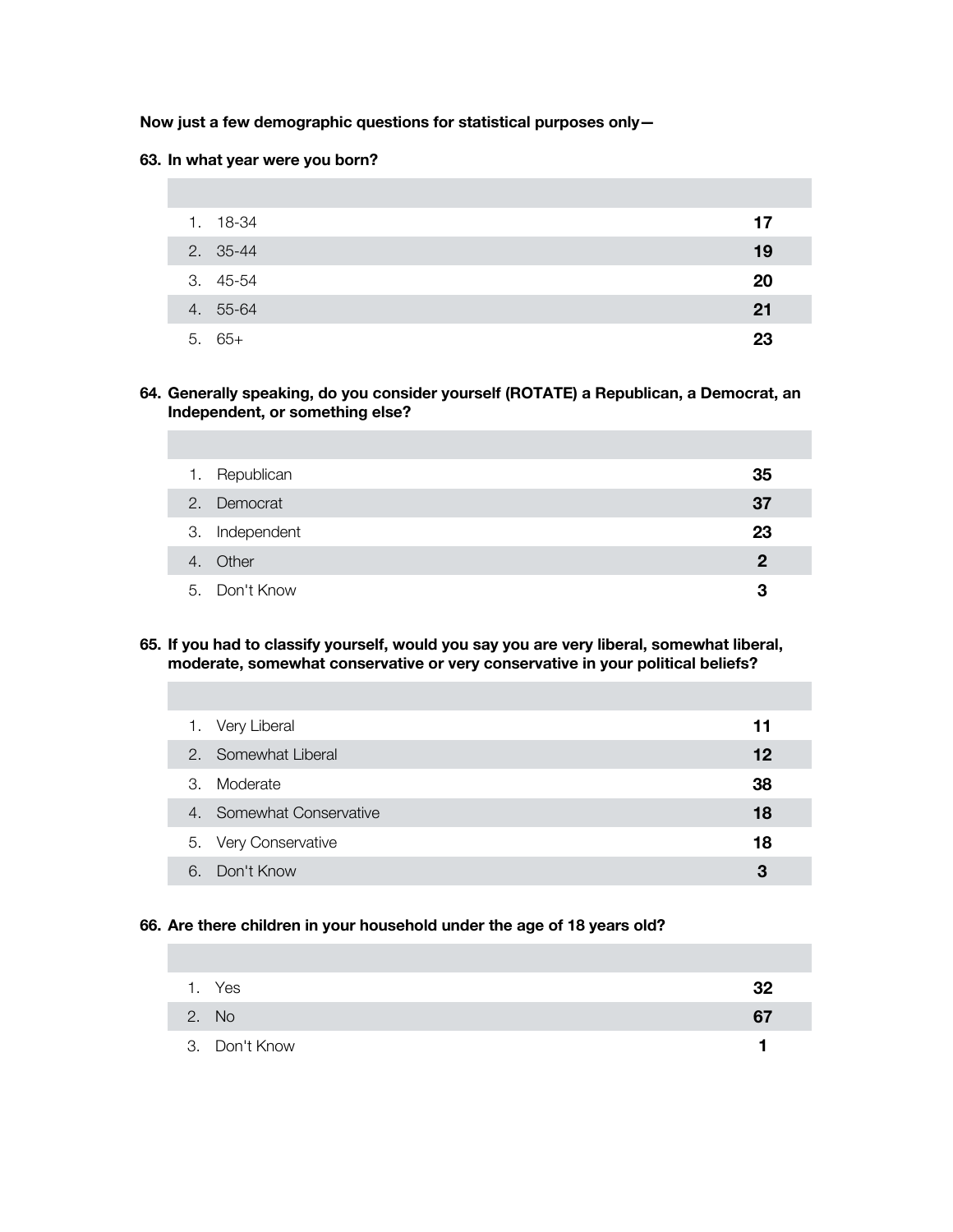## **67. What is your current marital status?**

|    | 1. Single, never married | 24 |
|----|--------------------------|----|
| 2. | Married                  | 54 |
|    | 3. Separated             | 3  |
|    | 4. Divorced              | 13 |
|    | 5. Widowed               | 6  |
| 6. | Don't Know               |    |

# **68. What is the annual income of your household before taxes? Is it…**

|    | 1. Less than 15K | 11 |
|----|------------------|----|
|    | 2. 15K-30K       | 15 |
|    | 3. 30K-50K       | 16 |
| 4. | 50K-75K          | 17 |
|    | 5. 75K-100K      | 16 |
| 6. | 100-200K         | 17 |
|    | 7. Over 200K     | 5  |
| 8. | Don't Know       | 4  |
|    |                  |    |

## **69. What is your religion?**

|    | 1. Evangelical Protestant | 12 |
|----|---------------------------|----|
|    | 2. Mainline Protestant    | 11 |
| 3. | Catholic                  | 30 |
| 4. | Jewish                    | 4  |
|    | 5. Mormon                 | 1  |
| 6. | Atheist/Agnostic          | 10 |
| 7. | Other                     | 26 |
| 8. | Don't Know                | 6  |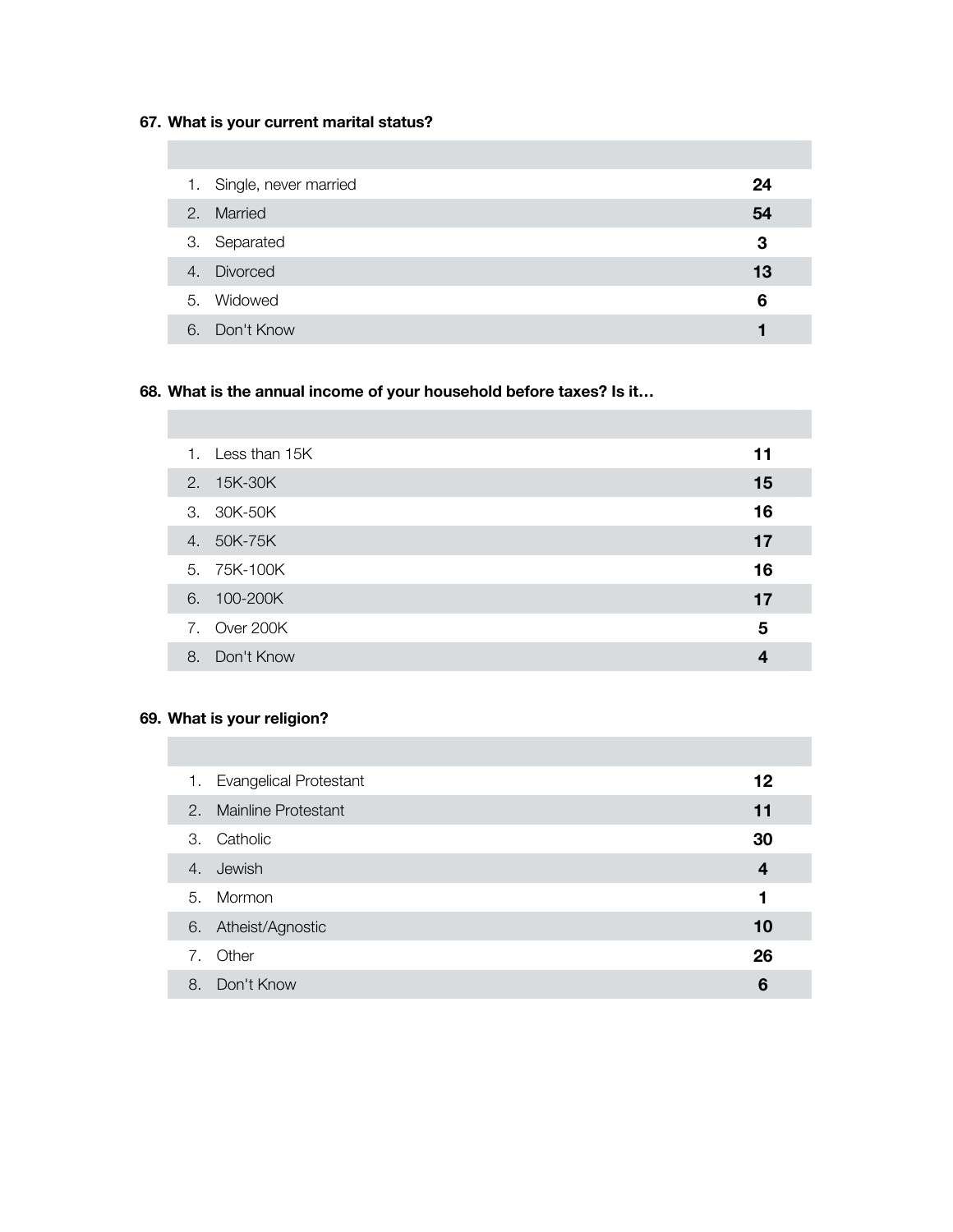## **70. What is your race?**

| 1. Hispanic         | 13      |
|---------------------|---------|
| 2. African-American | 12      |
| 3. Asian            | 3       |
| 4. White            | 69      |
| 5. Other            | 3       |
| 6. Don't Know       | $\star$ |

## **71. Do you or anyone in your household belong to a labor union?**

| 1. Yes        | 14 |
|---------------|----|
| 2. No         | 83 |
| 3. Don't know | פ  |

# **72. What was the last grade of school that you completed?**

| 1. | Did not complete high school            | 2  |  |
|----|-----------------------------------------|----|--|
| 2. | High school graduate                    | 20 |  |
| З. | Attended college but received no degree | 24 |  |
| 4. | Associates degree                       | 13 |  |
| 5. | College graduate - Bachelors            | 25 |  |
| 6  | Postgraduate study or degree            | 16 |  |

# **73. What is your employment status?**

| 1. | Employed, full time    | 39      |
|----|------------------------|---------|
|    | 2. Employed, part-time | 8       |
|    | 3. Unemployed          | 8       |
|    | 4. Self-employed       | 5       |
|    | 5. Homemaker           | 8       |
|    | 6. Student             | 3       |
| 7. | Retired                | 30      |
| 8. | Don't Know             | $\star$ |